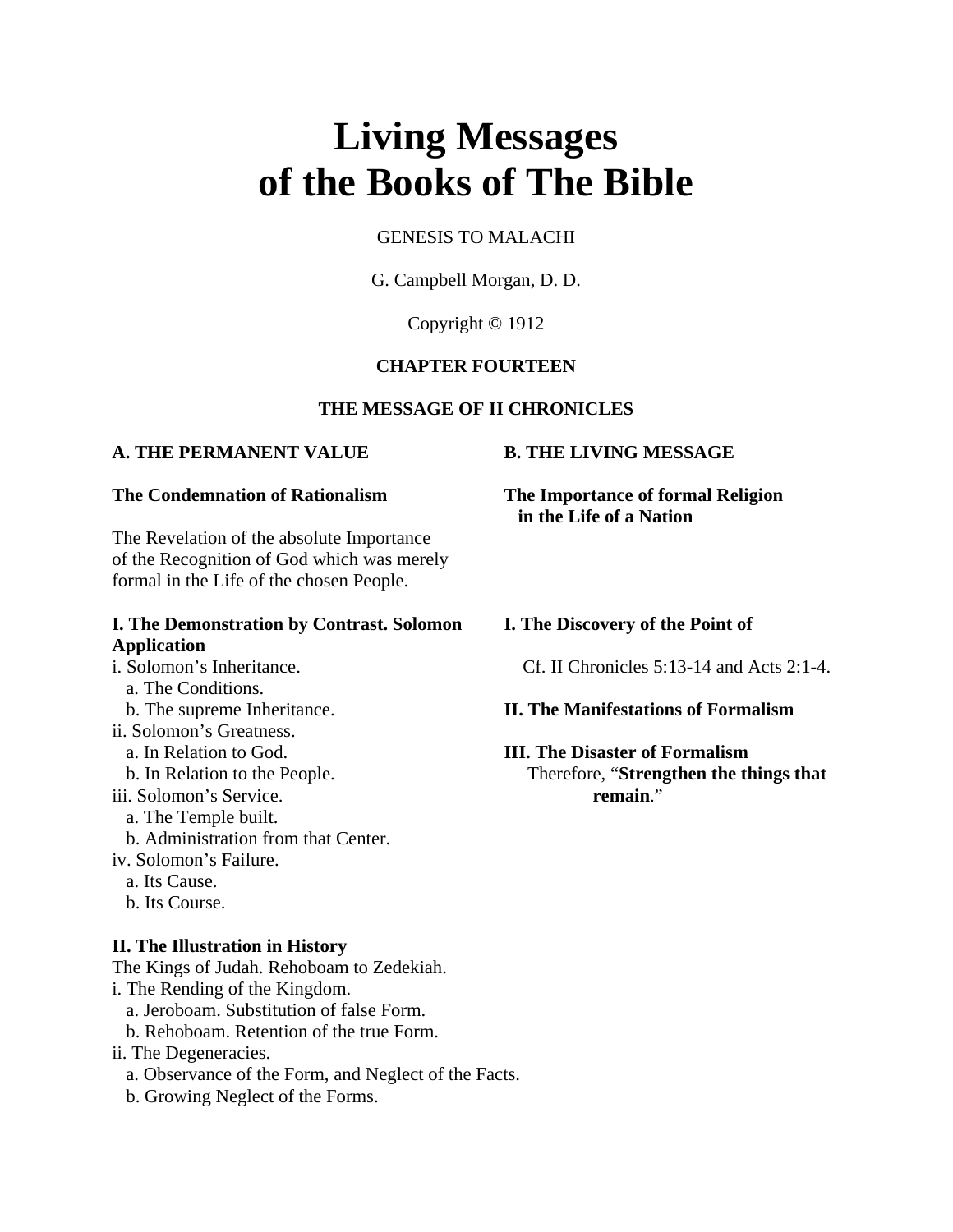iii. The Reformations.

- a. Always beginning at the House of God.
- b. The appalling Revelations of each Beginning.

iv. The ultimate Disaster.

- a. The House burned with Fire.
- b. The People carried away.

THE general atmosphere of the second book of Chronicles is the same as that of the first. The temple of Solomon had long been in ruins. At the time of writing, the temple of Zerubbabel was about to be erected.

The books give one continuous story; yet in the two we have two phases of one great truth.

- In the first we have the revelation of the importance of the temple to the national life.

- In the second we have the revelation of how absolutely useless the temple was.

That is a paradox, a contradiction; and to recognize it is to be able to understand the permanent value of this book.

- The first book of Chronicles is the condemnation of rationalism in national life. The second book is the condemnation of ritualism in national life.

- In the first book I see the necessity for a nation's remembrance of God, and recognition of His government in all its affairs. In the second book I have a revelation of the absolute folly and failure of the nation which recognizes God formally, but does not answer the symbolism of its recognition by the actuality of its conduct and character.

That is the difference between rationalism and ritualism.

- Rationalism says, We can manage without God.

- Ritualism says, We must adopt the terminology which suggests God, and having done that, it is careless of that actual dealing with Him, which is vital to national life.

In the first division of the book we have the story of Solomon, and it constitutes a demonstration by contrast of the impotence and uselessness of formal religion. In the second division, which gives us the history of the Kings of Judah, we have illustration in history. Take first this demonstration by contrast.

In looking at the details we notice four things:

- His inheritance,
- His greatness,
- His service,
- His failure.

*As to Solomon's inheritance*. A superficial statement is that he came to the throne and the kingdom. That is perfectly correct so far as it goes. The throne and the kingdom created his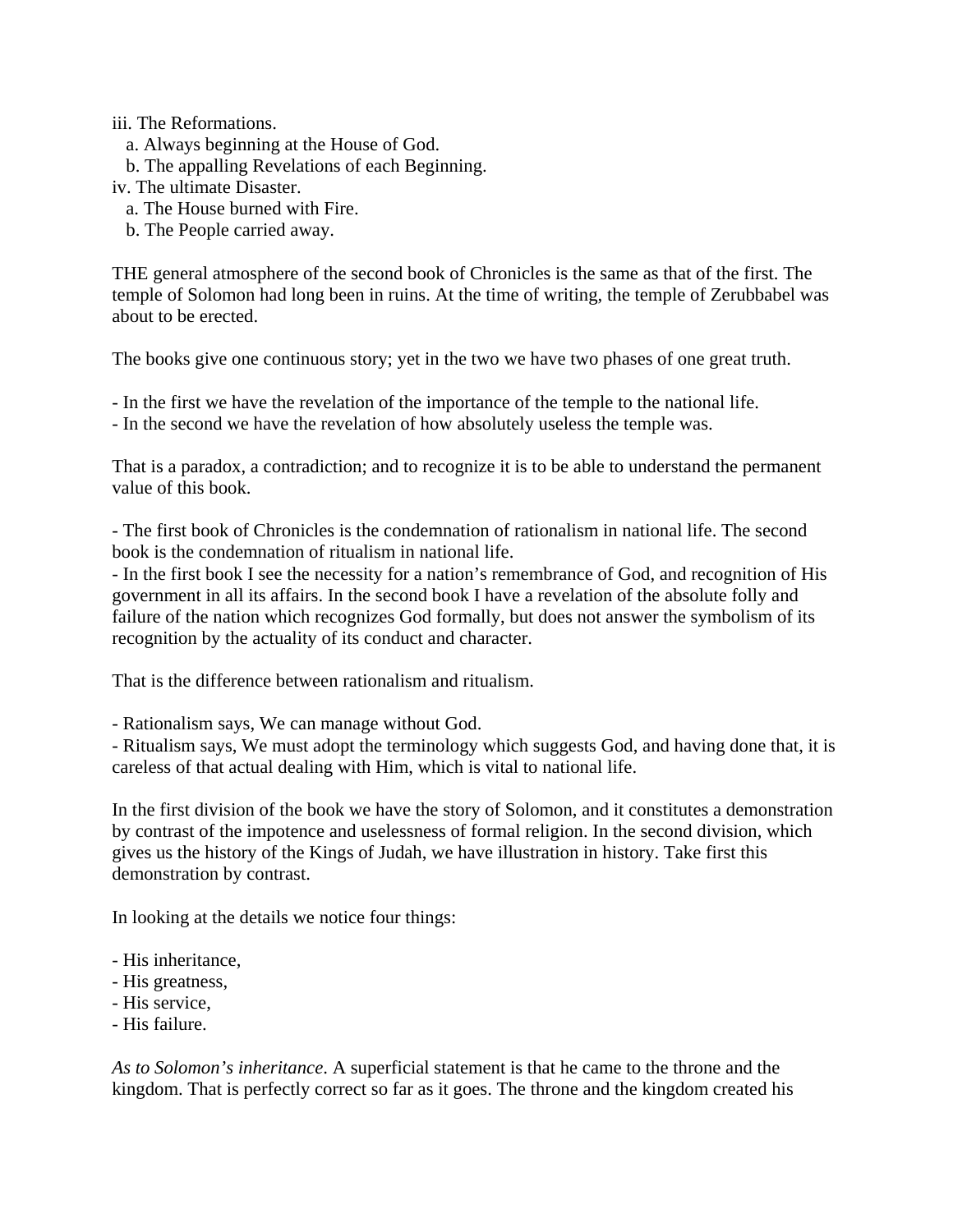opportunity for fulfilling the supreme purpose of his life. Solomon's supreme inheritance was that of the work of building the temple, for the recognition of God on the part of the nation. He came to be king over a people recognizing the supremacy of the throne of the Lord.

His father David had prepared for the building of the temple, the master passion of his life having been that of the recognition of the relation of national strength to submission to the throne of God.

The government of the people from the beginning of their national existence was closely associated with the formula of worship. Moses was the lawgiver. His first work was the building of the tabernacle, and the setting in the center of the nation of all the symbols of its relation to God. When Solomon commenced to reign he did not offer his first sacrifice at the place where the ark was, the temporary tent which David had erected, but at the old tabernacle, long neglected. That action of Solomon was significant. The tabernacle had symbolized the people's relationship to God, and by going to it he expressed his conviction that their national greatness and strength depended upon their relation to the throne of God. His temple was to be the successor of Moses' tabernacle. Solomon's inheritance, then, was the opportunity, right, and privilege of building that temple which was to remind the people of their relation to God.

*Then as to Solomon's greatness*. The beginning was a wonderful one. The greatness of the man is revealed in the simplicity of his heart as he made his plea for wisdom. It is seen, moreover, in the fact that, as a king, he bore his people on his heart in intercession before God.

*His service consisted of the building of the temple; and then in the administration of his kingdom from that center*. That we need not stay to describe. All the details are simply set forth by the chronicler.

*His failure was disastrous, and was caused by the violation, in his own self-centered life, of the truth the temple expressed*. Even in the days of prosperity there are evidences of weakness, as a man of sensual passion is seen playing upon the edge of the awful things that ultimately ruined him. The whole failure of Solomon was due to the fact that he answered the cry of his own selflife, and in doing so violated the principle of Divine government, to which the temple he had erected bore witness before himself and his people.

The temple became, in the case of Solomon, a form and nothing more. Consequently, it became not merely of no use, but a paralysis in the life of the king, and a poison in the life of the nation.

Turn to the second division of the book. It tells the story of Judah from Rehoboam to Zedekiah.

- The sin of Jeroboam in Israel consisted of the substitution of a false form of worship for the true.

- Rehoboam retained the true form in Judah.

Throughout the history there is the observance of the form, and the neglect of the fact. This issued in growing neglect of the form. We never find nations or men long observe a form when it becomes devoid of power. Mere formalism must die sooner or later. The issue is irreligion,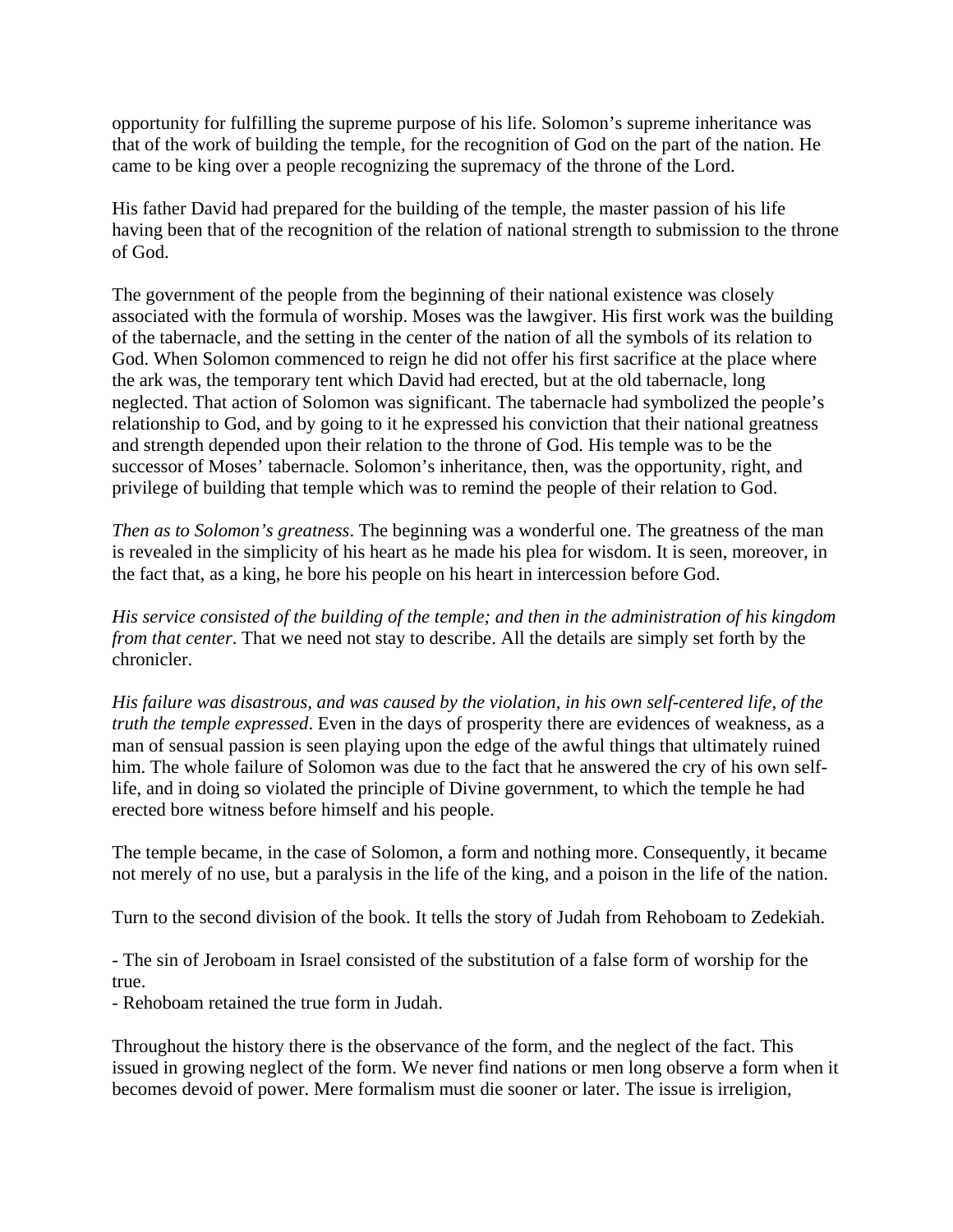infidelity. It was so here.

All the reformations began at the house of God.

- Asa renewed the altar, and restored the dedicated vessels to their place.

- Jehoshaphat instituted a series of special missions all through the country, sending men to read and explain the book of the law through the towns and villages.

- Joash restored the house after Athaliah's destruction of it.

- Hezekiah opened the doors, and assembled the people for worship.

- Josiah repaired the house of the Lord.

In each case the revelations of the beginnings of the reformations are appalling.

- Asa renewed the altar, and restored the dedicated vessels. That implies a broken altar and desecrated vessels.

- Jehoshaphat felt it necessary to send special prophetic messengers through the country to interpret the book of the law, which reveals the prevailing ignorance of the law.

- Joash restored the house of the Lord after Athaliah's destruction. That means that the house had been destroyed.

- Hezekiah opened the doors, which means that while the house still stood; the people had become so utterly weary of formalism, that the doors had been closed.

Mark the marvel of the story of Josiah.

In the midst of a reformation that must have been very partial, they found the book of the law; and finding it, and reading in it, the king was so startled at the awful condition of his people that he halted the whole reformation, in order to find out from the prophetess Huldah the meaning of this law, and the effect likely to be produced by his reformation. Thus all through the story we see the people getting lower, in spite of the fact that at the commencement of this period of history the temple was built and established, and became the central symbol of their religious life.

Finally there came the ultimate disaster.

The house was burned with fire, and the people were carried away into captivity.

In the first book the story is told of the passionate desire of the man after God's own heart to build the temple, knowing as he did the importance of the recognition by the nation of the fact of God.

In the second. book the aspiration of David becomes the achievement of Solomon. The passionate desire of the old man becomes the actual deed of the young man.

I stand in the earlier chapters almost amazed at the splendour and beauty of the temple, and I listen to the songs of the singers, and watch the worship of the worshippers, and I thank God with David that the house is built. Yet immediately I see the nation beginning to fall, and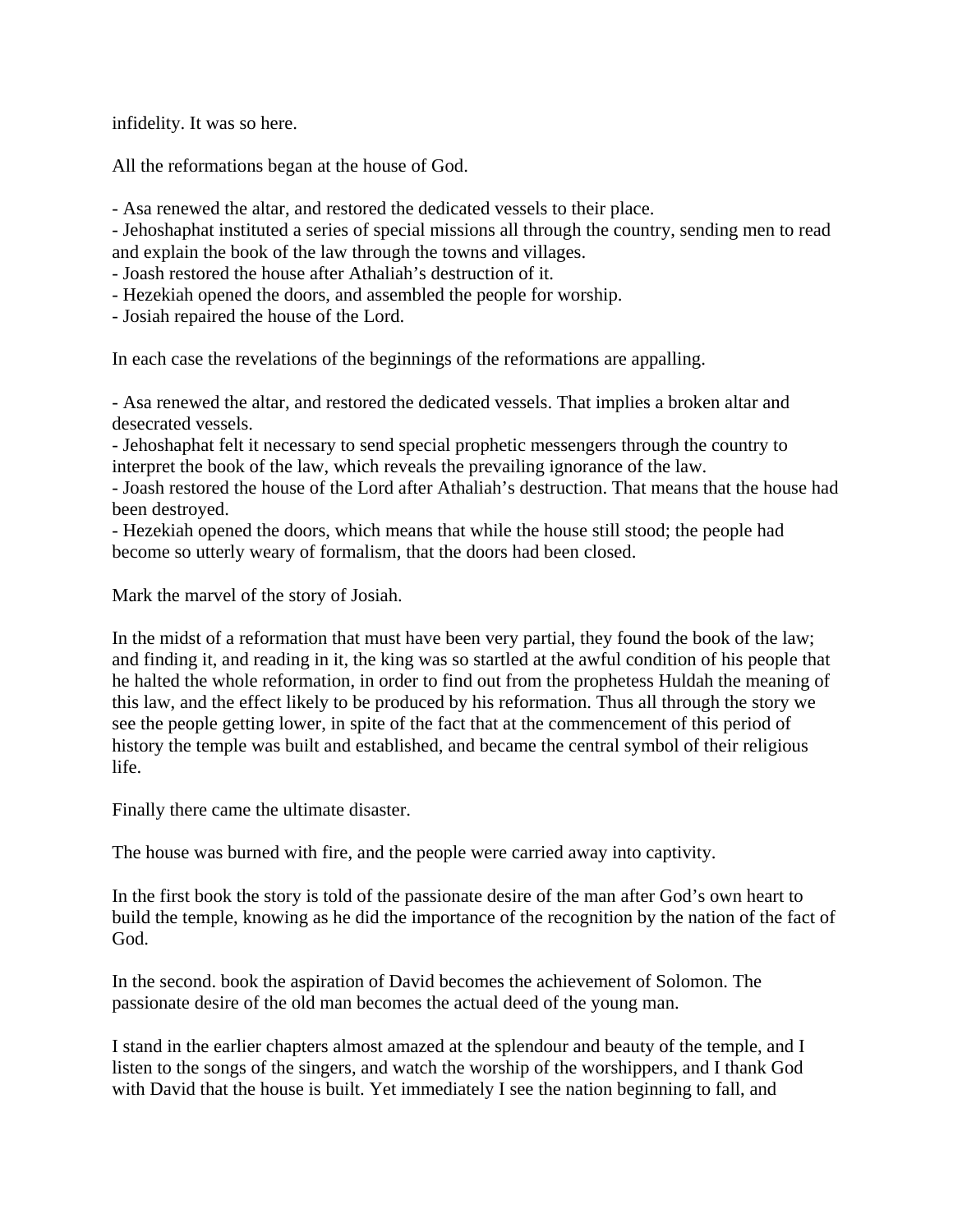gradually, stage after stage, sinking lower, until the house is burned and the chosen nation is cast away.

If the first book teaches that it was necessary that these people should recognize God, the second teaches us that when the recognition was that of form and ceremony, it was worse than useless. That to me is the permanent value of this book, which thrills and throbs through all its history, and upon all its pages.

The living message of the book is that of the impotence of formal religion in the life of a nation.

Let us first discover the point of application.

In the thirteenth verse of the fifth chapter I read, "**It came even to pass, when the trumpeters and singers were as one, to make one sound to be heard in praising and thanking the Lord; and when they lifted up their voice with the trumpets and cymbals and instruments of music, and praised the Lord, saying, For He is good: for His mercy endureth forever: that then the house was filled with a cloud, even the house of the Lord**."

It was a great moment.

- The temple finished,
- Its worship of song perfected,
- All the notes of the instruments and voices merged into one great ascription of praise.
- Then the glory filled the house.

In the Acts I read, "**And when the day of Pentecost was fully come, they were all with one accord in one place. And suddenly there came a sound from heaven as of a rushing mighty wind, and it filled all the house where they were sitting. And there appeared unto them cloven tongues like as of fire, and it sat upon each of them**."

The connection between these two passages is evident. Doubtless there is disparity, but there is also similarity.

The two temples; The first was natural, the last spiritual.

The temple in the olden days, made according to the pattern of God, in the unity of worship crowned with the glory of God, and filled with His presence; the symbol in the center of the nation of the presence and government of God. That is the Old Testament picture.

Observe the New Testament picture.

Again the temple, no longer of material things, but of living stones, merged into the habitation of God by the baptism of the Spirit, a perfect unity.

As the temple in Chronicles was the center and criterion of national life, so the Church of God is the center and criterion of national life, if she do but understand her vocation, and fill her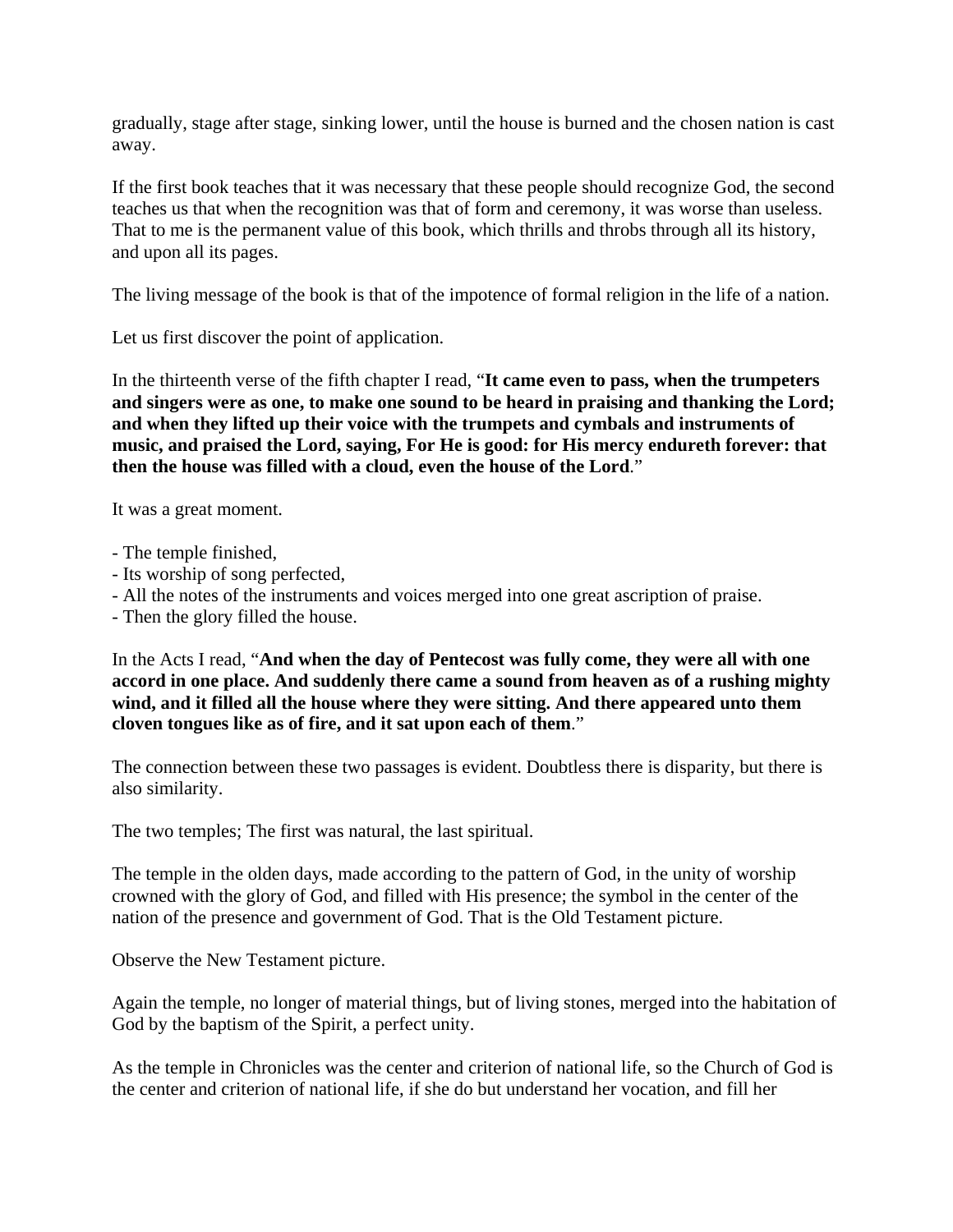position. The application of the first book of Chronicles is to the nation.

The message delivered to the nation was this, If you think by policy and diplomacy to maintain your strength without recognizing God, you are doomed to disaster.

Now the message is to the Church. It is a warning to the spiritual Church lest she should become formal, and so fail to establish the nation. I have no desire to use any phrase in a controversial sense here, but I am bound, in the interpretation of truth as I see it in the Bible, to say this, the Bible knows nothing of the establishment of the Church by the State, but it teaches forevermore that the Church must establish the nation. In order to do this, formal religion is infinitely worse than none.

By formal religion:

- I mean high Church doctrine without full Church life.
- I mean Puritan philosophy without Puritan experience.
- I mean a Nonconformist conscience without conduct conformed to Christ.

These things are the essence of ritualism.

*What is high Church doctrine without full Church life?* The doctrine of the Church that is forevermore arguing for the correctness of its views, and cursing the man who does not share them! That is a formalism which curses a nation.

*What is Puritan philosophy without Puritan experience?* There are some who think the Puritan philosophy consisted in a passion for destroying buildings. Nothing of the kind. The Puritan philosophy is that man is spiritual, and has the right of access to God who is Spirit, without the intervention of man or ceremony. Oh, the dignity of it! But if that is our philosophy, and we do not go to God, our philosophy becomes paralysis instead of power.

Sometimes I am a little tired of hearing about the Puritanism of the Free Churches. I want to see it in the life of those who know what it is to have commerce with God. What do I care about the accidentals in the Puritan movements of long ago - the speech, the dress, the iconoclasm? If a man looks at these things only, he has never seen the Puritan movement. The Puritan movement was that of strenuous saints, who refused to let anyone come between themselves and God. Hold that philosophy to be a fine one, and live six days a week as though there were no God, and that is a ritualism which is a peril to a nation.

*What is a Nonconformist conscience without Christian conduct?* The presence of the crowd at the platform meeting when we show our superiority to other people, and its absence from the service of worship, and its neglect of the worship of work. We need the conscience sensitive to the call of Christ, the conscience that worships, and then strips itself to serve.

If I am forevermore talking about my conscience, and boasting in my freedom, and fighting merely for the shibboleths of freedom; that is ritualism, and I have no room to criticize the man who is a ritualist in some other section of the Church.